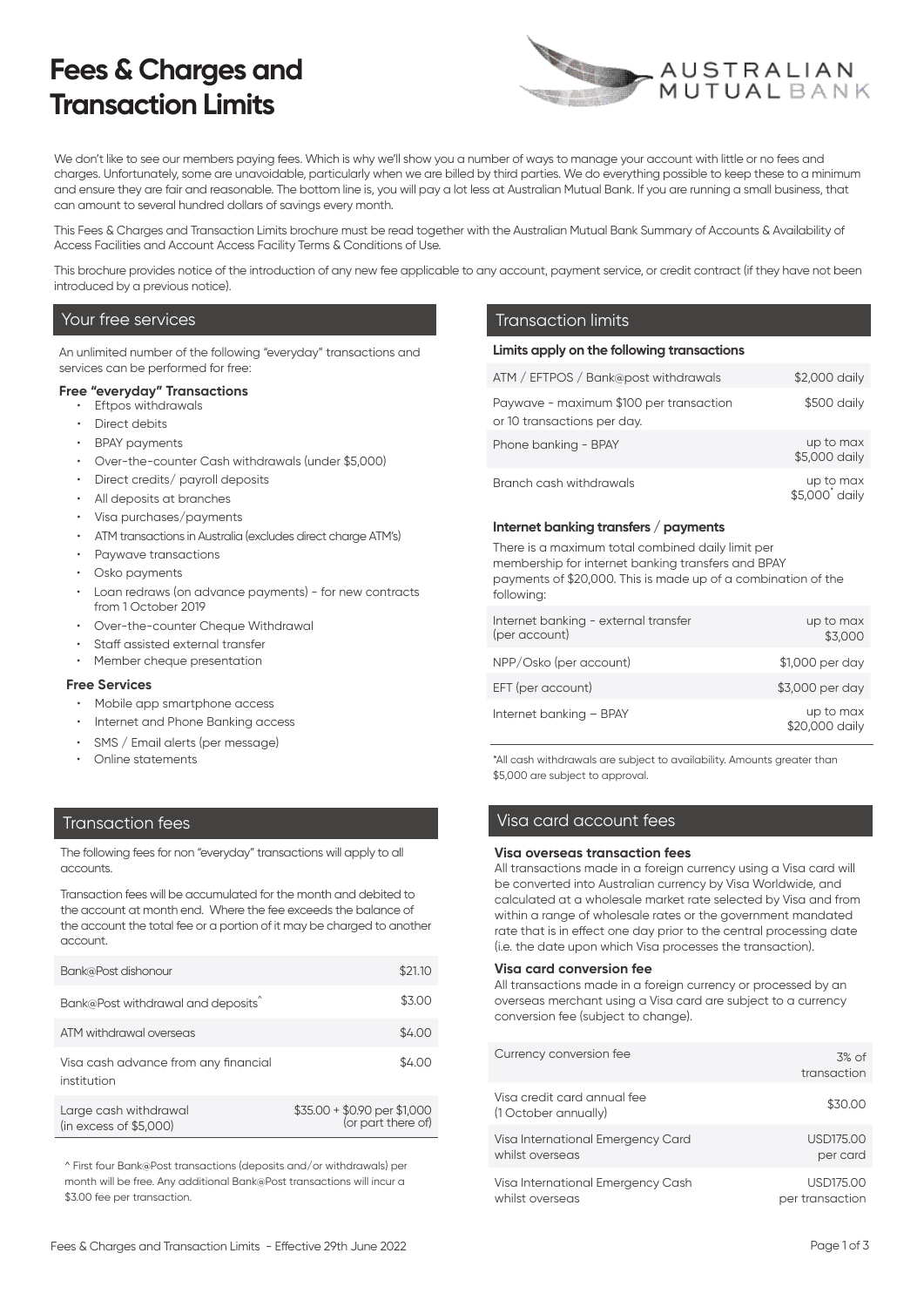| Visa card account fees (continued)                                                                                                                          |          |
|-------------------------------------------------------------------------------------------------------------------------------------------------------------|----------|
| Visa International Cancellation fee for an<br><b>Emergency Card or Cash request</b>                                                                         | USD50.00 |
| Copy of a Visa merchant voucher<br>(payable if voucher is retrieved in relation to<br>an enquiry or dispute transaction which is<br>proven to be bona fide) | \$25.00  |
| Visa card replacement fee (not renewal)                                                                                                                     |          |

| Foreign transaction fees                 |                        |
|------------------------------------------|------------------------|
| Cash Passport (per debit card or reload) | \$10.00                |
| Foreign cash+ (order)                    | 1% of the<br>purchase* |
| Internet banking telegraphic transfer    | \$20.00                |
| Telegraphic transfer                     | \$30.00                |
| Cash Passport redemption fee             | \$10.00                |
| Bank Draft (deposit only)                | \$12.50                |
| + Min order AUD\$250 * Minimum fee \$15  |                        |

This brochure does not include all third party fees relating to Foreign transactions. Fees will be calculated and disclosed at the time of the transaction and payable by the member.

| Cheque fees                                                                            |                      |
|----------------------------------------------------------------------------------------|----------------------|
| Cheque book (25)                                                                       | \$2.50               |
| Cheque book (100)                                                                      | \$10.00              |
| Stop payment of a member cheque<br>(if presented)*                                     | \$12.00              |
| Stop payment of a counter cheque                                                       | \$10.00              |
| Member cheque dishonour*                                                               | \$12.00              |
| Member request a copy of a presented cheque                                            | \$3.00               |
| Inward dishonour fee - payable when attempted<br>cheque deposit payment is dishonoured | \$9 per<br>dishonour |

\* Includes fees payable to third party service providers

| Delinquency and late payment fees |         |
|-----------------------------------|---------|
| Letter of demand/default notice   | \$50.00 |
| Credit card late payment fee      | \$15.00 |

# General fees

| Statement retrieval fee                                           | \$2.00 per<br>statement page |
|-------------------------------------------------------------------|------------------------------|
| Dormancy fee                                                      | \$20.00 per<br>annum         |
| Quick debit dishonour fee                                         | \$17.50                      |
| Direct debit dishonour fee due to<br>insufficient funds available | \$12.00                      |
| Swift payment to another bank<br>(Effective from 28/01/2022)      | \$11.58                      |

# Credit and loan fees and charges

## **Loan establishment fees**

| For personal loans (excluding Green Loans)                                                                                                | \$150.00                      |
|-------------------------------------------------------------------------------------------------------------------------------------------|-------------------------------|
| For mortgage loans                                                                                                                        | \$250.00                      |
|                                                                                                                                           |                               |
| Other loan fees                                                                                                                           |                               |
| Fixed rate lock fee                                                                                                                       | \$500.00                      |
| Mortgage discharge processing fee                                                                                                         | \$180.00                      |
| Certificate of title production fee                                                                                                       | \$50.00                       |
| Consent for second mortgage                                                                                                               | \$200.00                      |
| Switching fee for switching your Australian Mutual<br>Bank home loan to another loan type (except at<br>the end of the fixed rate period) | \$300.00                      |
| Cancellation of mortgage service                                                                                                          | on application                |
| Transport Mortgage Package fee                                                                                                            | \$375.00                      |
| Break cost fee                                                                                                                            | calculated as<br>per contract |

#### **Other third party fees**

You will be required to pay any third party costs the Bank incurs, such as but not limited to solicitors fees, valuation fees, agents fees, PPSR fees, settlement fees, lodgement fees, Lenders Mortgage Insurance (LMI) fees, all other government charges including stamp duty, registration and discharge fees, search fees, production fees, pest report fees, any other report or certificate fees, independent legal advice fees or independent financial advice fees.